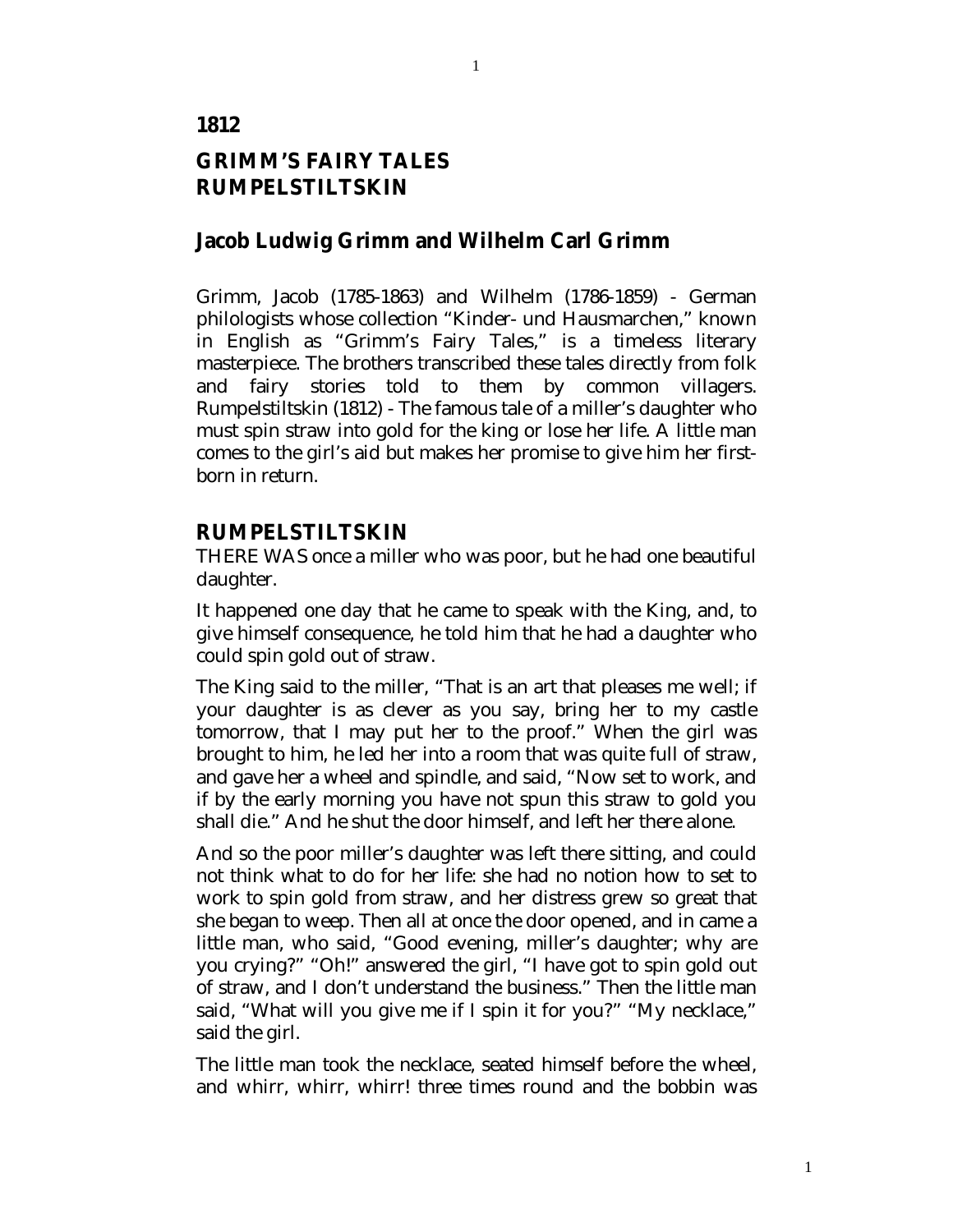full; then he took up another, and whirr, whirr, whirr! three times round, and that was full; and so he went on till the morning, when all the straw had been spun, and all the bobbins were full of gold. At sunrise came the King, and when he saw the gold he was astonished and very much rejoiced, for he was very avaricious. He had the miller's daughter taken into another room filled with straw, much bigger than the last, and told her that as she valued her life she must spin it all in one night.

The girl did not know what to do, so she began to cry, and then the door opened, and the little man appeared and said, "What will you give me if I spin all this straw into gold?" "The ring from my finger," answered the girl.

So the little man took the ring, and began again to send the wheel whirring round, and by the next morning all the straw was spun into glistening gold. The King was rejoiced beyond measure at the sight, but as he could never have enough of gold, he had the miller's daughter taken into a still larger room full of straw, and said, "This, too, must be spun in one night, and if you accomplish it you shall be my wife." For he thought, "Although she is but a miller's daughter, I am not likely to find any one richer in the whole world." As soon as the girl was left alone, the little man appeared for the third time and said, "What will you give me if I spin the straw for you this time?" "I have nothing left to give," answered the girl. "Then you must promise me the first child you have after you are Queen," said the little man.

"But who knows whether that will happen?" thought the girl; but as she did not know what else to do in her necessity, she promised the little man what he desired, upon which he began to spin, until all the straw was gold. And when in the morning the King came and found all done according to his wish, he caused the wedding to be held at once, and the miller's pretty daughter became a Queen.

In a year's time she brought a fine child into the world, and thought no more of the little man; but one day he came suddenly into her room, and said, "Now give me what you promised me." The Queen was terrified greatly, and offered the little man all the riches of the kingdom if he would only leave the child; but the little man said, "No, I would rather have something living than all the treasures of the world." Then the Queen began to lament and to weep, so that the little man had pity upon her. "I will give you three days," said he, "and if at the end of that time you cannot tell my name, you must give up the child to me." Then the Queen spent the whole night in thinking over all the names that she had